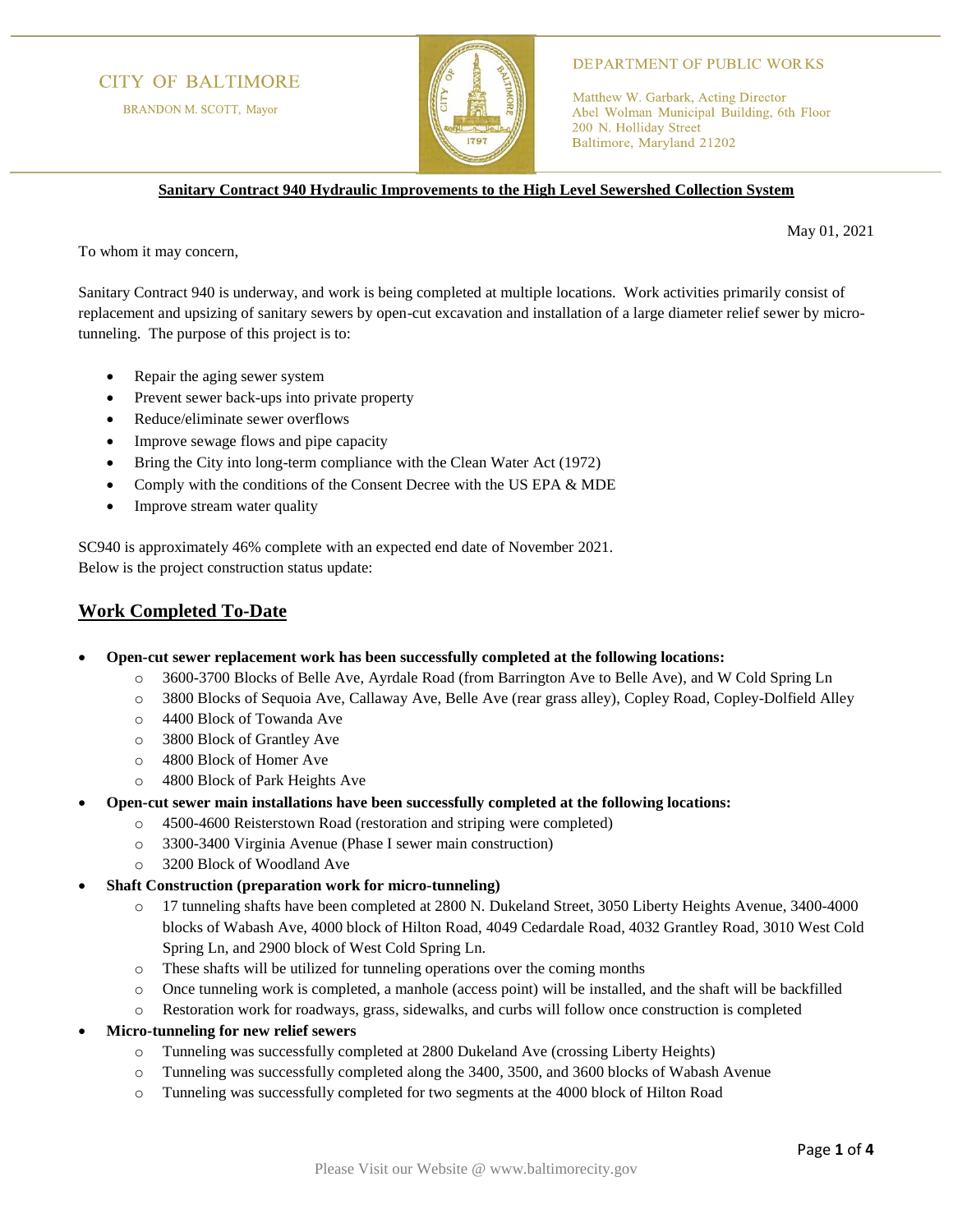## **Work Underway (Ongoing)**

- **New open-cut sewer installation work is underway in the wooded area behind the 4000 Block of Hilton Rd**
	- o Access for construction is utilizing existing work areas near 4054 Hilton Road (no new impacts to drivers)
		- o The necessary tree removals have already been completed.
		- o Erosion and sediment controls have been established for environmental protection
		- o Perimeter safety fencing has been installed to prevent unauthorized access and ensure public safety
		- o Heavy machinery will be used to install the new sewer pipes (construction noise expected)
		- o No interruptions to water or sewer service are anticipated
		- o Work is expected to take approximately 6-8 weeks to complete
		- o Restoration work for grass and trees will take place to in Fall 2021

#### • **Shaft Construction (preparation work for micro-tunneling)**

- o **Shaft construction is underway at the 2800 Block of West Cold Spring Lane**
	- This shaft will be utilized for tunneling operations over the coming months
	- Tunneling work will proceed afterwards and take approx. 4-7 months
	- The modified traffic pattern will remain in effect for approximately 8 months
	- A new temporary light pole is being installed to hang new temporary traffic signals

#### • **Micro-tunneling for new relief sewer is underway from 3801 Wabash Avenue towards 3612 Wabash Avenue**

- o Work will take approx. 2 weeks to complete.
- o Heavy machinery is being utilized above and below the ground. Construction noise is expected.
- o Minor vibrations may be felt in the vicinity of the work area. This is normal.
- o Parking spaces remain available outside of the immediate work area
- o Once all tunneling work is completed along Wabash Ave, manholes (access points) will be installed, and the shafts will be backfilled
- o Restoration work for roadways, grass, sidewalks, and curbs will follow later

• **Phase II open-cut sewer replacement is underway along the 3300-3400 Block of Virginia Avenue**

- o Work entails excavating to connect the existing sanitary house connections to the newly installed mainline.
- o Heavy machinery will be used for the connection work (construction noise is expected)
- o No interruptions to water or sewer service are anticipated
- o Minimal, if any, traffic impacts along Virginia Avenue are expected.
- o Work is expected to take place under the east curb across from the homes and in the open grass area.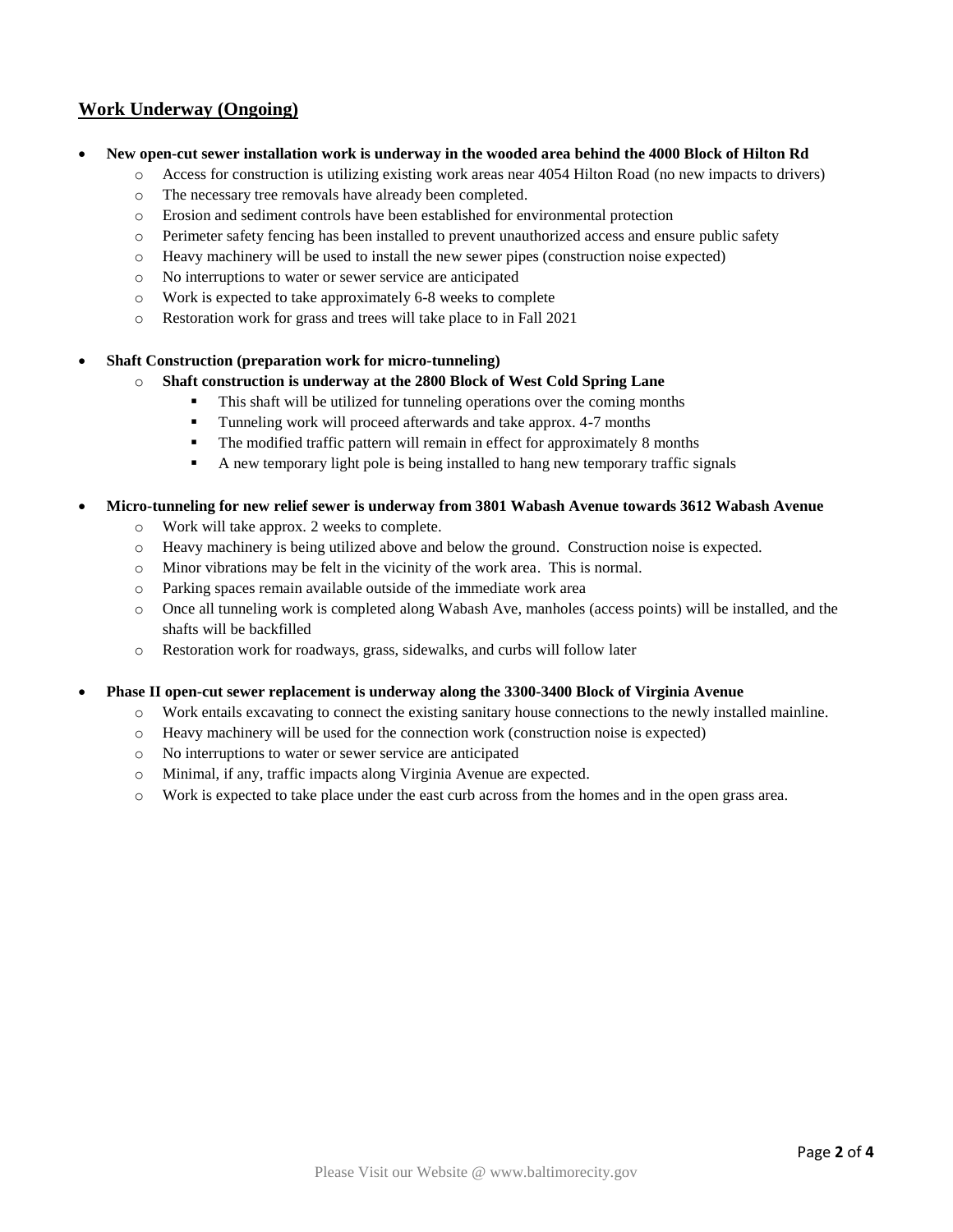# **Upcoming Work (May-June 2021)**

- **Site restoration work for all streets previously impacted during pipe and manhole construction**
	- o Work will entail replacement of impacted concrete roadways, asphalt roadways, curbs, sidewalks and grass
	- o Residents will be notified of activities and "No Parking" signs may be installed as required
	- o Temporary traffic modifications may be implemented while roadway repairs are underway
	- o Work will take place during normal work hours, excluding holidays and weekends
	- o Scheduled areas include:
		- Ayrdale Road (from Barrington Ave to Belle Ave)
		- 3600-3700 Blocks of Belle Ave & W Cold Spring Ln
		- 3800 Blocks of Sequoia Ave, Callaway Ave, Belle Ave (rear grass alley), Copley Road, Copley-Dolfield Alley, Grantley Ave
		- 4400 Block of Towanda Ave (north end)
		- 4800 Block of Homer Ave & Park Heights Ave

### • **Open-cut sewer main replacement will proceed along the 3000 and 3100 blocks of Oakley Avenue**

- o Work will entail excavating to replace and upsize the existing sewer main
- o Heavy machinery will be used for the pipe construction work (construction noise is expected)
- o Work will take place in the right lane of Oakley Avenue. The left lane will remain open to traffic.
- o No interruptions to water or sewer service are anticipated
- o Work is expected to take approximately 4 weeks to complete.